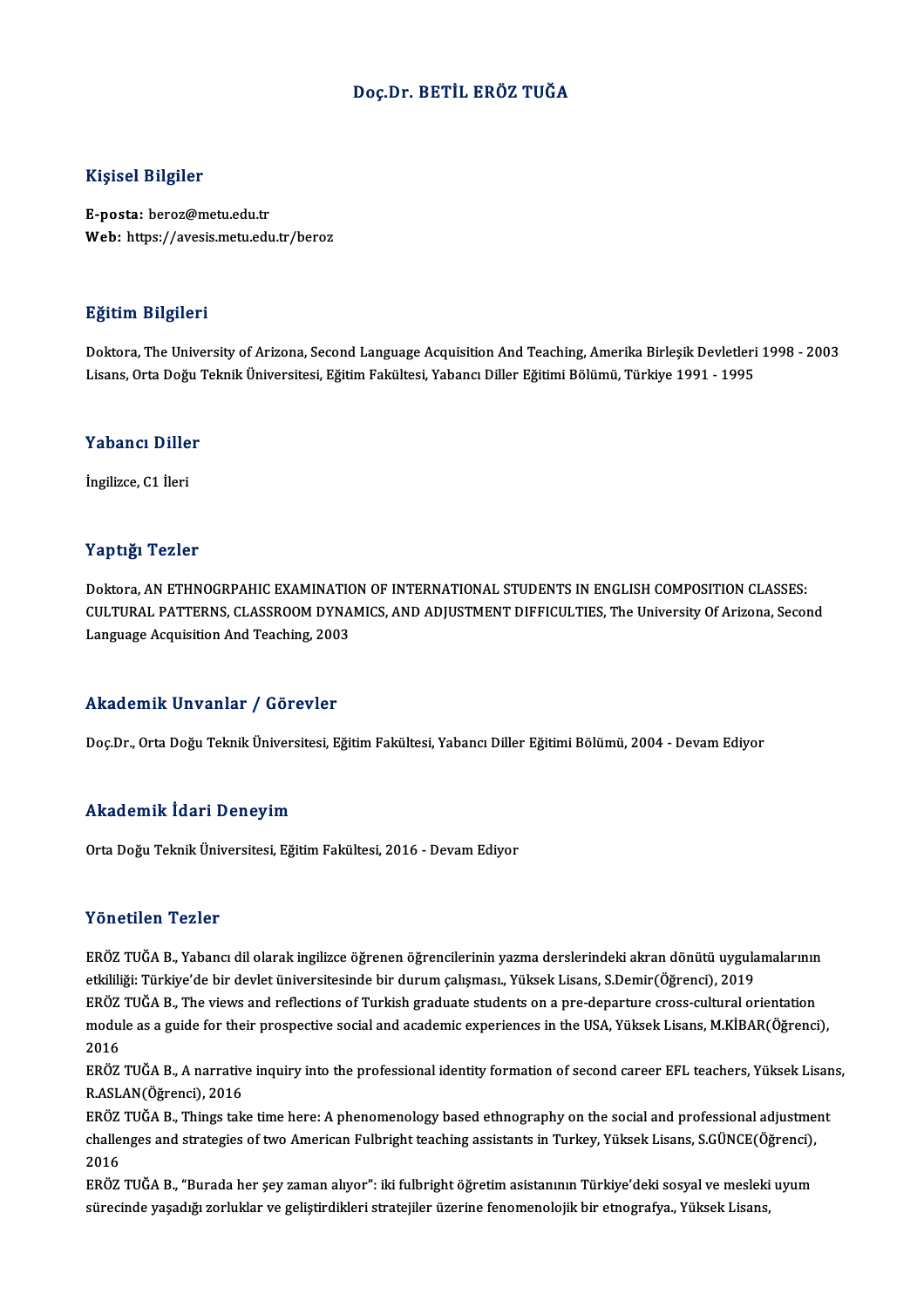S.Günce(Öğrenci),2016

S.Günce(Öğrenci), 2016<br>ERÖZ TUĞA B., İngiliz dili öğretmenlerinin ve öğrencilerinin bir akademik ingilizce dersine ilişkin ihtiyaçlarının ve<br>akulamalarının incelarmesi, Yüksek Lisare M Demir(Öğrensi), 2015 S.Günce(Öğrenci), 2016<br>ERÖZ TUĞA B., İngiliz dili öğretmenlerinin ve öğrencilerinin bir akade<br>algılamalarının incelenmesi., Yüksek Lisans, M.Demir(Öğrenci), 2015<br>ERÖZ TUĞA B. An synlatamı sase studu of English languaga tes ERÖZ TUĞA B., İngiliz dili öğretmenlerinin ve öğrencilerinin bir akademik ingilizce dersine ilişkin ihtiyaçlarının ve<br>algılamalarının incelenmesi., Yüksek Lisans, M.Demir(Öğrenci), 2015<br>ERÖZ TUĞA B., An explatory case stud

algılamalarının incelenmesi., Yüksek Lisans, M.Demir(Öğrenci), 2015<br>ERÖZ TUĞA B., An explatory case study of English language teachers with study abroad experiences: Intercultural ERÖZ TUĞA B., Native and nonnative English-speaking teachers in Turkey: Teacher perceptions and student attitudes,<br>Doktora, O.SKLIAR(Öğrenci), 2014 communicative competence related perceptions and implications, Yüksek Lisans, N.TÜTÜNCÜ(Öğrenci), 2014 ERÖZ TUĞA B., Native and nonnative English-speaking teachers in Turkey: Teacher perceptions and student attitu<br>Doktora, O.SKLIAR(Öğrenci), 2014<br>ERÖZ TUĞA B., An exploratory case study of pre-service efl teachers' sense of

Doktora, O.SKLIAR(Öğrenci), 2014<br>ERÖZ TUĞA B., An exploratory case study of pre-service efl teachers' sense<br>mentoring practices during practice teaching, Doktora, A.Ş.(Öğrenci), 2012<br>ERÖZ TUĞA B., Bilgisayar destekli dil ö ERÖZ TUĞA B., An exploratory case study of pre-service efl teachers' sense of efficacy beliefs and perceptions of<br>mentoring practices during practice teaching, Doktora, A.Ş.(Öğrenci), 2012<br>ERÖZ TUĞA B., Bilgisayar destekli

mento<br>ERÖZ<br>2008<br>EPÖZ ERÖZ TUĞA B., Bilgisayar destekli dil öğreniminin öğrenci özerkliğini arttırmadaki rolü., Yüksek Lisans, A.Mutlu(Öğrenci)<br>2008<br>ERÖZ TUĞA B., Hizmet öncesi ve hizmet içi ingilizce öğretmenlerinin teknoloji bütünleşmesine ya

2008<br>ERÖZ TUĞA B., Hizmet öncesi ve hizmet içi ingilizce öğretmenlerinin teknoloji bütünleşmesine yaklaşımları ve tutumları.,<br>Yüksek Lisans, M.Akcaoğlu(Öğrenci), 2008 ERÖZ TUĞA B., Hizmet öncesi ve hizmet içi ingilizce öğretmenlerinin teknoloji bütünleşmesine yaklaşımları ve tutumlaı<br>Yüksek Lisans, M.Akcaoğlu(Öğrenci), 2008<br>ERÖZ TUĞA B., Orta Doğu'daki İngilizce ders kitaplarında cinsiy

Yüksek Lisans, M.Akcaoğlu(Öğrenci), 2008<br>ERÖZ TUĞA B., Orta Doğu'daki İngilizce ders kitaplarında cinsiyet temsiliyeti ve cinsiyet ön<br>yayınlanmış İngilizce ders kitapları üzerine bir çalışma, Yüksek Lisans, O.S(Öğrenci), 2 ERÖZ TUĞA B., Orta Doğu'daki İngilizce ders kitaplarında cinsiyet temsiliyeti ve cinsiyet önyargısı : Türkiye ve İrar<br>yayınlanmış İngilizce ders kitapları üzerine bir çalışma, Yüksek Lisans, O.S(Öğrenci), 2007<br>ERÖZ TUĞA B.

yayınlanmış İngilizce ders kitapları üzerine bir çalışma, Yüksek Lisans, O.S(Öğrenci), 2007<br>ERÖZ TUĞA B., TOBB Ekonomi ve Teknoloji Üniversitesi İngilizce okutmanlarının hizmet içi eğitim içeriğine ilişkin<br>algılamalarının

#### SCI, SSCI ve AHCI İndekslerine Giren Dergilerde Yayınlanan Makaleler

CI, SSCI ve AHCI İndekslerine Giren Dergilerde Yayınlanan Makaleler<br>I. Opportunities and Resources for Pre-service English Teachers to Teach Writing: The Case of<br>Northern Cunnus opportunities and<br>Northern Cyprus<br>Ophilgin Coggin A - L Opportunities and Resources<br>Northern Cyprus<br>Ozbilgin-Gezgin A., ERÖZ TUĞA B.<br>SECOND LANCUACE WEITING IN Northern Cyprus<br>Ozbilgin-Gezgin A., ERÖZ TUĞA B.<br>SECOND LANGUAGE WRITING INSTRUCTION IN GLOBAL CONTEXTS: ENGLISH LANGUAGE TEACHER

PREPARATION AND DEVELOPMENT, cilt.76, ss.195-221, 2020 (SSCI İndekslerine Giren Dergi) SECOND LANGUAGE WRITING INSTRUCTION IN GLOBAL CONDERPARATION AND DEVELOPMENT, cilt.76, ss.195-221, 202<br>II. Reflective feedback sessions using video recordings

### PREPARATION<br>Reflective fee<br>ERÖZ TUĞA B.<br>ELT JOUPNAL ERÖZ TUĞA B.<br>ELT JOURNAL, cilt.67, sa.2, ss.175-183, 2013 (SSCI İndekslerine Giren Dergi)

ERÖZ TUĞA B.<br>ELT JOURNAL, cilt.67, sa.2, ss.175-183, 2013 (SSCI İndekslerine Giren Dergi)<br>III. The Role of Computer-Assisted Language Learning (CALL) in Promoting Learner Autonomy<br>MITH II A. ERÖZ TUĞA B. ELT JOURNAL, cilt.67, sa.<mark>2</mark><br>The Role of Computer-<br>MUTLU A., ERÖZ TUĞA B.<br>EURASIAN JOURNAL OF E The Role of Computer-Assisted Language Learning (CALL) in Promoting Learner Autonomy<br>MUTLU A., ERÖZ TUĞA B.<br>EURASIAN JOURNAL OF EDUCATIONAL RESEARCH, cilt.13, sa.51, ss.107-122, 2013 (SSCI İndekslerine Giren Dergi)<br>Compari

MUTLU A., ERÖZ TUĞA B.<br>EURASIAN JOURNAL OF EDUCATIONAL RESEARCH, cilt.13, sa.51, ss.107-122, 2013 (:<br>IV. Comparing six video chat tools: A critical evaluation by language teachers<br>EPÖZ TUČA B. Sodlar P. EURASIAN JOURNAL OF<br>Comparing six video<br>ERÖZ TUĞA B., Sadler R.<br>COMPUTERS & EDUCATI ERÖZ TUĞA B., Sadler R.<br>COMPUTERS & EDUCATION, cilt.53, sa.3, ss.787-798, 2009 (SCI İndekslerine Giren Dergi)

#### Diğer Dergilerde Yayınlanan Makaleler

Iğer Dergilerde Yayınlanan Makaleler<br>I. Sözlü Türkçe Derlemi ve Türkçe Ulusal Derleminde U(lan)'ın Edimbilimsel Bir İncelemesi<br>ISIK CÜLER H. ERÖZ TUĞA R 1 Dergirerus Tuymamu.<br>Sözlü Türkçe Derlemi ve T<br>IŞIK GÜLER H., ERÖZ TUĞA B.<br>Dil*ye* Edebiyat Dergisi silt 14 Sözlü Türkçe Derlemi ve Türkçe Ulusal Derleminde U(lan)'ın Edimbilimsel<br>IŞIK GÜLER H., ERÖZ TUĞA B.<br>Dil ve Edebiyat Dergisi, cilt.14, ss.37-60, 2017 (Diğer Kurumların Hakemli Dergileri)<br>Mentering expectations and experienc IŞIK GÜLER H., ERÖZ TUĞA B.<br>Dil ve Edebiyat Dergisi, cilt.14, ss.37-60, 2017 (Diğer Kurumların Hakemli Dergileri)<br>II. Mentoring expectations and experiences of prospective and cooperating Teachers during practice<br>teaching

### Dil ve Ede<br>Mentorin<br>teaching<br>EPÖZ TUČ Mentoring expectations and experience<br>teaching<br>ERÖZ TUĞA B., RAKICIOĞLU SÖYLEMEZ A. Ş.<br>AUSTRALIAN JOURNAL OF TEACHER EDUCA

teaching<br>ERÖZ TUĞA B., RAKICIOĞLU SÖYLEMEZ A. Ş.<br>AUSTRALIAN JOURNAL OF TEACHER EDUCATION, cilt.39, sa.10, ss.146-168, 2014 (Diğer Kurumların Hakemli ERÖZ TUĞ<br>AUSTRALI<br>Dergileri)<br>Attitudes AUSTRALIAN JOURNAL OF TEACHER EDUCATION, cilt.39, sa.10, ss.146-168, 2014 (Diğer<br>Dergileri)<br>III. Attitudes of university faculty towards English medium instruction in Turkey<br>FRÖZ TUČA B. ÖLCÜ DİNGER Z

Dergileri)<br>III. Attitudes of university faculty towards English medium instruction in Turkey ERÖZ TUĞA B., ÖLÇÜ DİNÇER Z.

Çankaya University Journal of Humanities and Social Sciences, cilt.10, sa.2, ss.185-200, 2013 (Diğer Kurumların<br>Hakemli Dergileri)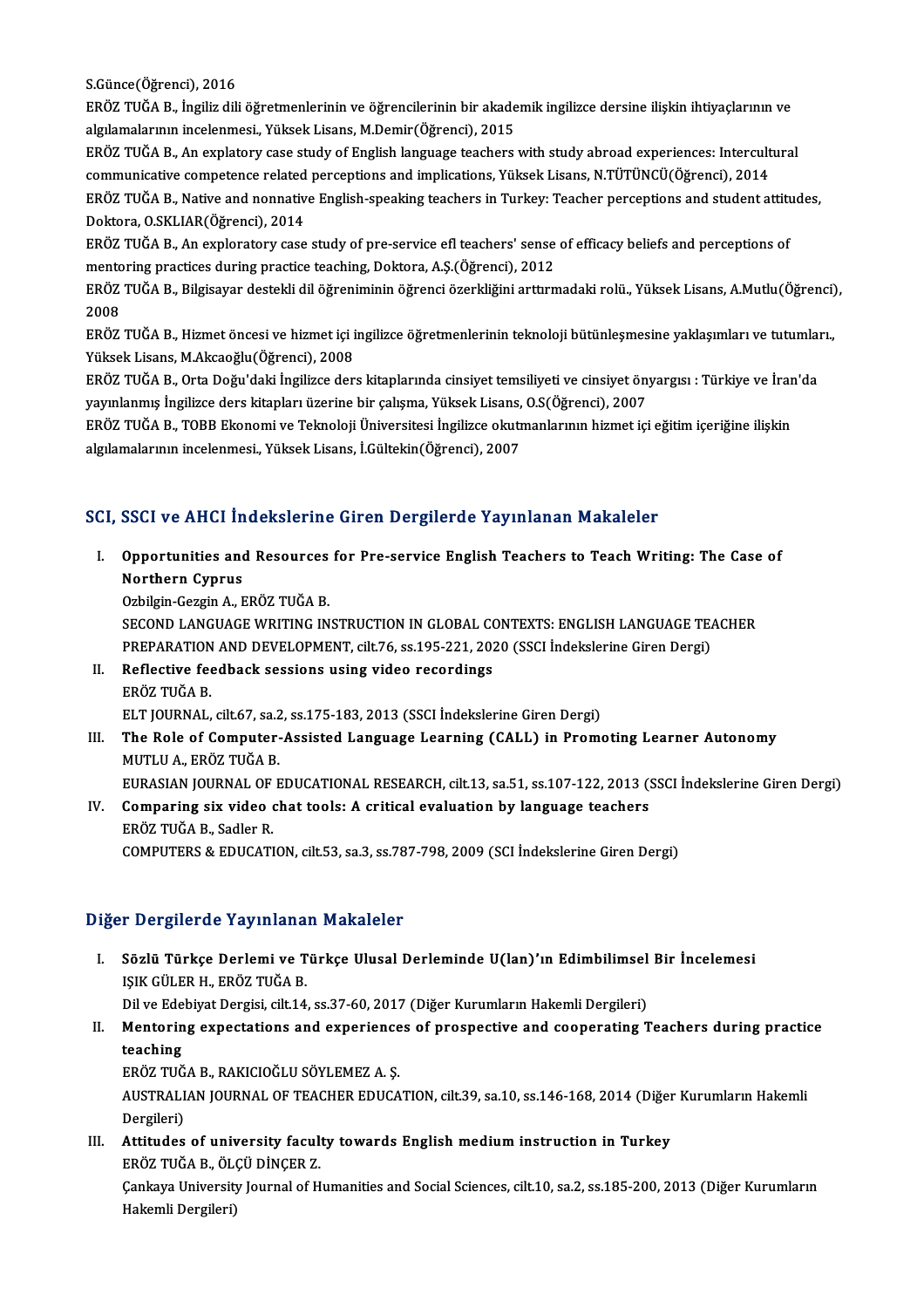IV. Using literature and movies for integrated skills development in English Language Teaching<br>FRÖZ TUČA B Using literatı<br>ERÖZ TUĞA B.<br>TESL Penerter Using literature and movies for integrated skills development in English<br>ERÖZ TUĞA B.<br>TESL Reporter, cilt.42, sa.1, ss.58-65, 2009 (Diğer Kurumların Hakemli Dergileri)<br>L.Befyae You An examination of English nefyaele by nat

ERÖZ TUĞA B.<br>TESL Reporter, cilt.42, sa.1, ss.58-65, 2009 (Diğer Kurumların Hakemli Dergileri)<br>V. I Refuse You An examination of English refusals by native speakers of English Lao and Turkish<br>RANDALL S. ERÖZ TUĞA B TESL Reporter, cilt.42, sa.1,<br>I Refuse You An examina<br>RANDALL S., ERÖZ TUĞA B.<br>Arizona Warking Baners in I Refuse You An examination of English refusals by native speakers of English Lao and Turkish<br>RANDALL S., ERÖZ TUĞA B.<br>Arizona Working Papers in Second Language Acquisition and Teaching, cilt.9, ss.53-80, 2002 (Diğer Kurum

RANDALL S., ERÖZ<br>Arizona Working P<br>Hakemli Dergileri)

# Hakemli Dergileri)<br>Kitap & Kitap Bölümleri

- Itap & Kitap Bölümleri<br>I. Symbolic interactionism and language teaching<br>FRÖZ TUČA R ERÖZ TITCEP 23<br>ERÖZ TUĞA B.<br>ERÖZ TUĞA B. Symbolic interactionism and language teaching<br>ERÖZ TUĞA B.<br>Theoretical considerations in language education Implications for English Language Teaching, Eröz-Tuğa, Betil, ERÖZ TUĞA B.<br>Theoretical considerations in language education In<br>Editör, Nüans Yayıncılık, Ankara, ss.123-135, 2015<br>A Guideline for Transeribing Conversetions f Theoretical considerations in language education Implications for English Language Teaching, Eröz-Tuğa, Betil,<br>Editör, Nüans Yayıncılık, Ankara, ss.123-135, 2015<br>II. A Guideline for Transcribing Conversations for the Const
- Editör, Nüans Yayıncılık, Ankara, ss.123-135, 2015<br>A Guideline for Transcribing Conversations<br>EXMARaLDA and HIAT A Guideline for Transcribing Conversations for<br>EXMARaLDA and HIAT<br>RUHI Ş., HATİPOĞLU Ç., IŞIK GÜLER H., ERÖZ TUĞA B.<br>Setmer Yaungılık Ankana 2010 RUHI Ş., HATİPOĞLU Ç., IŞIK GÜLER H., ERÖZ TUĞA B.<br>Setmer Yayıncılık, Ankara, 2010

- RUHI Ș., HATİPOĞLU Ç., IŞIK GÜLER H., ERÖZ TUĞA B.<br>Setmer Yayıncılık, Ankara, 2010<br>III. A Guideline for Transcribing Conversations for the Construction of Spoken Turkish Corpora Using<br>EYMARal DA and HIAT 1st Edition Setmer Yayıncılık, Ankara, 2010<br>A Guideline for Transcribing Conve<br>EXMARaLDA and HIAT 1st Edition<br>Süvpiye B. HATİPOĞLU C. ISIK CÜLEP A Guideline for Transcribing Conversations for the<br>EXMARaLDA and HIAT 1st Edition<br>ŞÜKRİYE R., HATİPOĞLU Ç., IŞIK GÜLER H., ERÖZ TUĞA B.<br>Ankara: SETMER Ankara 2010 EXMARaLDA and HIAT 1st Edition<br>ŞÜKRİYE R., HATİPOĞLU Ç., IŞIK GÜLER H., ERÖZ TUĞA B.<br>Ankara: SETMER, Ankara, 2010 SÜKRİYE R., HATİPOĞLU Ç., IŞIK GÜLER H., ERÖZ TUĞA B.<br>Ankara: SETMER, Ankara, 2010<br>IV. Multiple empirical approaches to a complex analysis of discourse.<br>EPÖZ TUĞA B. LINDA W. FONSECA CREBER B. CAROLINE V.
- Ankara: SETMER, Ankara, 2010<br>Multiple empirical approaches to a complex analysis o<br>ERÖZ TUĞA B., LINDA W., FONSECA GREBER B., CAROLINE V.<br>Methods in cognitive linguistics Editër John Benjamins JTH ( ERÖZ TUĞA B., LINDA W., FONSECA GREBER B., CAROLINE V.<br>Methods in cognitive linguistics, , Editör, John Benjamins, ITHACA, ss.120-148, 2008

#### Hakemli Kongre / Sempozyum Bildiri Kitaplarında Yer Alan Yayınlar

- akemli Kongre / Sempozyum Bildiri Kitaplarında Yer Alan Yayınlar<br>I. Working with cooperating teachers: Reflections of teacher educators on practicum processes<br>AKCAN S. BAKICIOČU U SÖVLEMEZ A S. ÖZPİLCİN CEZCİN A. KARAMAN A XIIII ROLIGIO 7 SOMPOZIYANI DRAMI RRAPATINA TETRIMI TAYINA.<br>Working with cooperating teachers: Reflections of teacher educators on practicum<br>AKCAN S., RAKICIOĞLU SÖYLEMEZ A. Ş. , ÖZBİLGİN GEZGİN A., KARAMAN A. C. , ERÖZ TU Working with cooperating teachers: Reflection<br>AKCAN S., RAKICIOĞLU SÖYLEMEZ A. Ş. , ÖZBİLGİN (<br>42nd Annual ATEE Conference, 23 - 25 Kasım 2017<br>"Sana kas dafa diyasağım ulan!": Türkse Darla AKCAN S., RAKICIOĞLU SÖYLEMEZ A. Ş. , ÖZBİLGİN GEZGİN A., KARAMAN A. C. , ERÖZ TUĞA B.<br>42nd Annual ATEE Conference, 23 - 25 Kasım 2017<br>II. "Sana kaç defa diyeceğim ulan!": Türkçe Derlemlerde "(U)lAn"ın Edimbilimsel Bir İnc
- 42nd Annual ATEE Conferenc<br>"Sana kaç defa diyeceğim ı<br>IŞIK GÜLER H., ERÖZ TUĞA B.<br>21 Hlucal Dilbilim Kurultan E "Sana kaç defa diyeceğim ulan!": Türkçe Derlemlerde "(U)lAn"ın E<br>IŞIK GÜLER H., ERÖZ TUĞA B.<br>31. Ulusal Dilbilim Kurultayı, Eskişehir, Türkiye, 12 - 13 Mayıs 2017, ss.132<br>Chaosing teashing as a now sareer nath. Narratiyes

IŞIK GÜLER H., ERÖZ TUĞA B.<br>31. Ulusal Dilbilim Kurultayı, Eskişehir, Türkiye, 12 - 13 Mayıs 2017, ss.132<br>III. Choosing teaching as a new career path: Narratives of second career EFL teachers from a Turkish<br>context 31. Ulusal Dilbilim Kurultayı, Eskişehir, Türkiye, 12 - 13 Mayıs 2017, ss.132<br>Choosing teaching as a new career path: Narratives of second car<br>context.<br>ERÖZ TUĞA B., ASLAN R. Choosing teaching as a<br>context.<br>ERÖZ TUĞA B., ASLAN R.<br><sup>2nd Culausaus</sup> Internation context.<br>ERÖZ TUĞA B., ASLAN R.<br>3rd Cukurova International ELT Teacher Conference (CUELT), Adana, Türkiye, 20 - 21 Nisan 2017, ss.25<br>The Making of a Teachery Identity Construction of Preservice Teachers.

ERÖZ TUĞA B., ASLAN R.<br>3rd Cukurova International ELT Teacher Conference (CUELT), Adana, Türkiye, 20<br>IV. The Making of a Teacher: Identity Construction of Preservice Teachers. 3rd Cukurova International ELT Tea<br>The Making of a Teacher: Identi<br>ERÖZ TUĞA B., ÖZBİLGİN GEZGİN A.<br>Teashars of English ta Spaaliars of O

The Making of a Teacher: Identity Construction of Preservice Teachers.<br>ERÖZ TUĞA B., ÖZBİLGİN GEZGİN A.<br>Teachers of English to Speakers of Other Languages (TESOL) International Convention, 2017, Seattle, Amerika<br>Pirlosik D ERÖZ TUĞA B., ÖZBİLGİN GEZGİN A.<br>Teachers of English to Speakers of Other Lang<br>Birleşik Devletleri, 21 - 24 Mart 2017, ss.152<br>Divensity from within Eqquains on the G Teachers of English to Speakers of Other Languages (TESOL) Interposity Devletleri, 21 - 24 Mart 2017, ss.152<br>V. Diversity from within Focusing on the Classroom Teacher<br>FRÖZ TUČA P.

- Birleşik Devletleri, 21 24 Mart 2017, ss.152<br>V. Diversity from within Focusing on the Classroom Teacher<br>ERÖZ TUĞA B. Diversity from within Focusing on the Classroom Teacher<br>ERÖZ TUĞA B.<br>12th ODTU International ELT Convention, Ankara, Türkiye, 25 - 26 Mayıs 2015<br>Panel Discussion on Graduate Studies in the U.S.
- VI. Panel Discussion on Graduate Studies in the U S 12th ODTU International ELT Convention, Ankara, Türkiye, 25 - 26<br>Panel Discussion on Graduate Studies in the U S<br>ERÖZ TUĞA B., SELVİ A. F. , BOYD S. H. , TÜM D. Ö. , WALTER M. A.<br>Orta Değu Telmik Üniversitesi Kurey Kıltını Panel Discussion on Graduate Studies in the U S<br>ERÖZ TUĞA B., SELVİ A. F. , BOYD S. H. , TÜM D. Ö. , WALTER M. A.<br>Orta Doğu Teknik Üniversitesi, Kuzey Kıbrıs Kampüsü, Güzelyurt, Kıbrıs (Kktc), 20 - 22 Nisan 2015<br>Daveloning ERÖZ TUĞA B., SELVİ A. F. , BOYD S. H. , TÜM D. Ö. , WALTER M. A.<br>Orta Doğu Teknik Üniversitesi, Kuzey Kıbrıs Kampüsü, Güzelyurt, Kıbrıs (Kktc), 20 - 22 Nisan 2015<br>VII. Developing Public Speaking and Oral Presentation
-